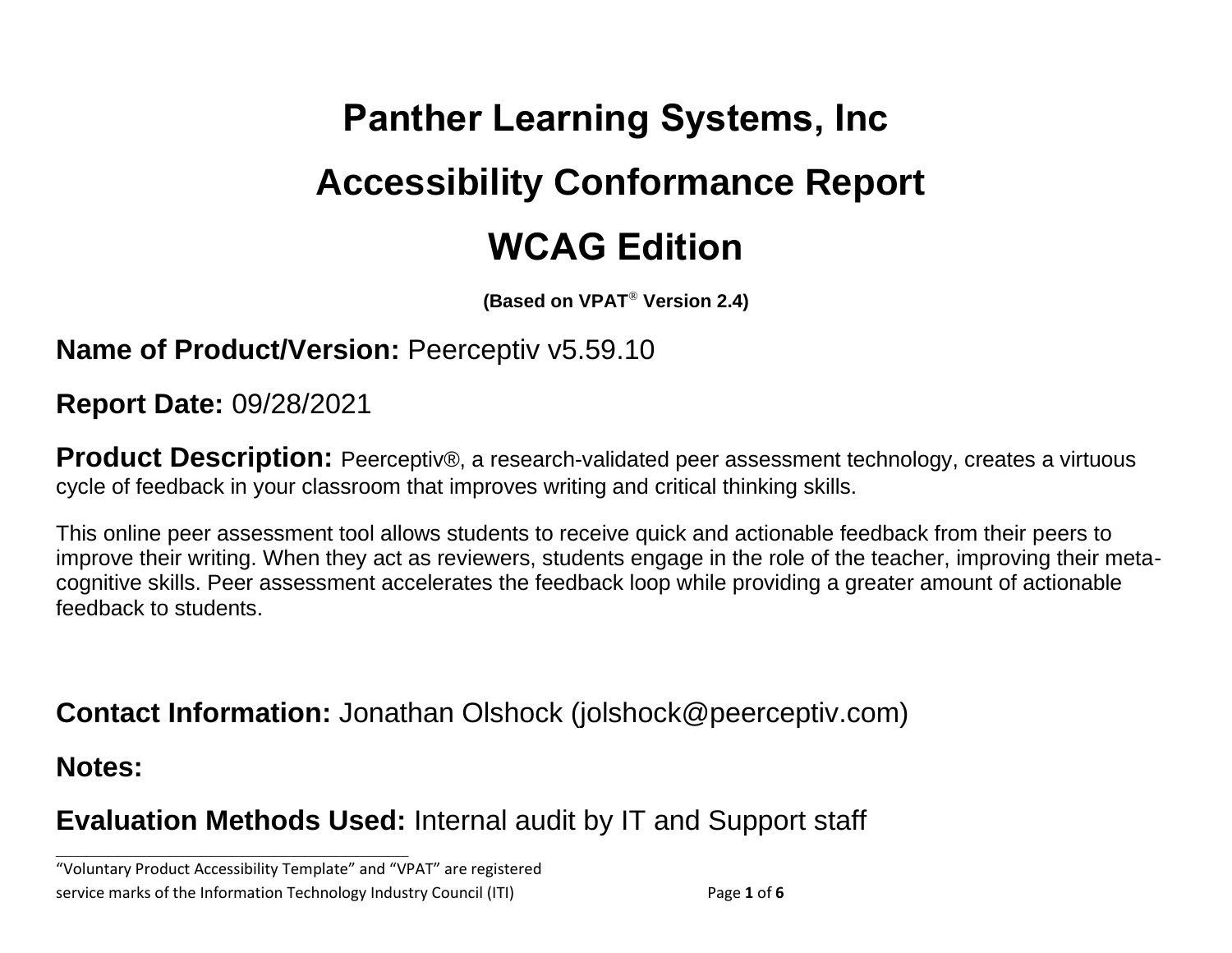## **Applicable Standards/Guidelines**

This report covers the degree of conformance for the following accessibility standard/guidelines:

| <b>Standard/Guideline</b>                       | <b>Included In Report</b> |
|-------------------------------------------------|---------------------------|
| <b>Web Content Accessibility Guidelines 2.0</b> | Level A Yes               |
|                                                 | Level AA Yes              |
|                                                 | Level AAA Yes             |
| Web Content Accessibility Guidelines 2.1        | Level A Yes               |
|                                                 | Level AA Yes              |
|                                                 | Level AAA Yes             |

## **Terms**

The terms used in the Conformance Level information are defined as follows:

- **Supports**: The functionality of the product has at least one method that meets the criterion without known defects or meets with equivalent facilitation.
- **Partially Supports**: Some functionality of the product does not meet the criterion.
- **Does Not Support**: The majority of product functionality does not meet the criterion.
- **Not Applicable**: The criterion is not relevant to the product.
- **Not Evaluated**: The product has not been evaluated against the criterion. This can be used only in WCAG 2.0 Level AAA.

## **WCAG 2.x Report**

Note: When reporting on conformance with the WCAG 2.x Success Criteria, they are scoped for full pages, complete processes, and accessibility-supported ways of using technology as documented in the [WCAG 2.0 Conformance Requirements.](https://www.w3.org/TR/WCAG20/#conformance-reqs)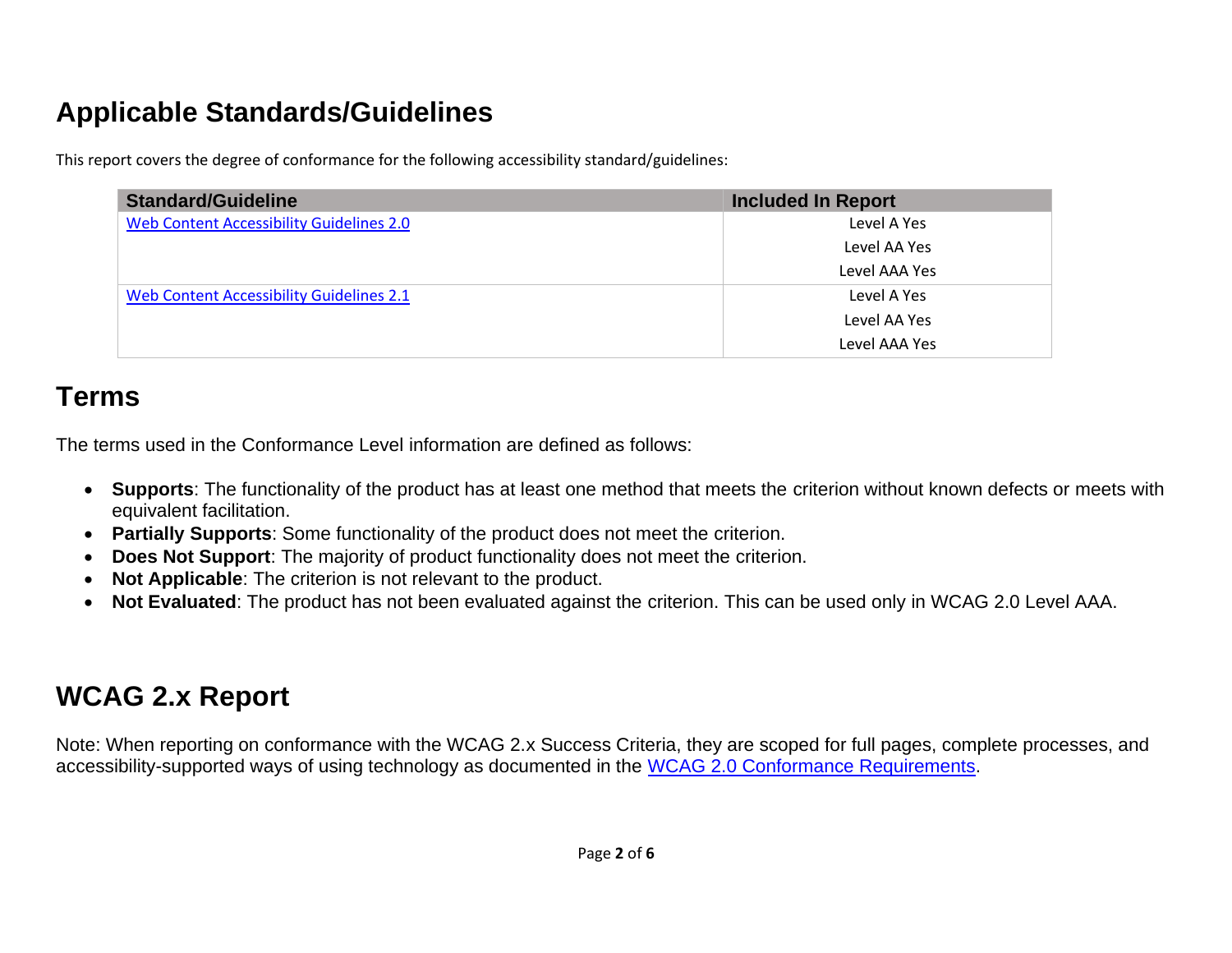### **Table 1: Success Criteria, Level A**

Notes:

| <b>Criteria</b>                                                      | <b>Conformance Level</b> | <b>Remarks and Explanations</b>                                     |
|----------------------------------------------------------------------|--------------------------|---------------------------------------------------------------------|
| 1.1.1 Non-text Content (Level A)                                     | Supports                 | Some instructions/steps use facilitate identification.              |
| 1.2.1 Audio-only and Video-only (Prerecorded) (Level A)              | Not Applicable           |                                                                     |
| 1.2.2 Captions (Prerecorded) (Level A)                               | Not Applicable           |                                                                     |
| 1.2.3 Audio Description or Media Alternative (Prerecorded) (Level A) | Not Applicable           |                                                                     |
| 1.3.1 Info and Relationships (Level A)                               | Supports                 |                                                                     |
| 1.3.2 Meaningful Sequence (Level A)                                  | Supports                 |                                                                     |
| 1.3.3 Sensory Characteristics (Level A)                              | Supports                 |                                                                     |
| 1.4.1 Use of Color (Level A)                                         | Supports                 |                                                                     |
| 1.4.2 Audio Control (Level A)                                        | Not Applicable           |                                                                     |
| 2.1.1 Keyboard (Level A)                                             | Supports                 |                                                                     |
| 2.1.2 No Keyboard Trap (Level A)                                     | Supports                 |                                                                     |
| 2.1.4 Character Key Shortcuts (Level A 2.1 only)                     | Not Applicable           | No character key shortcuts outside of standard browser<br>controls. |
| 2.2.1 Timing Adjustable (Level A)                                    | Not Applicable           |                                                                     |
| 2.2.2 Pause, Stop, Hide (Level A)                                    | Not Applicable           |                                                                     |
| 2.3.1 Three Flashes or Below Threshold (Level A)                     | Not Applicable           |                                                                     |
| 2.4.1 Bypass Blocks (Level A)                                        | Not Applicable           |                                                                     |
| 2.4.2 Page Titled (Level A)                                          | Supports                 |                                                                     |
| 2.4.3 Focus Order (Level A)                                          | Supports                 |                                                                     |
| 2.4.4 Link Purpose (In Context) (Level A)                            | Supports                 |                                                                     |
| 2.5.1 Pointer Gestures (Level A 2.1 only)                            | Supports                 |                                                                     |
| 2.5.2 Pointer Cancellation (Level A 2.1 only)                        | Supports                 |                                                                     |
| 2.5.3 Label in Name (Level A 2.1 only)                               | Supports                 |                                                                     |
| 2.5.4 Motion Actuation (Level A 2.1 only)                            | Not Applicable           |                                                                     |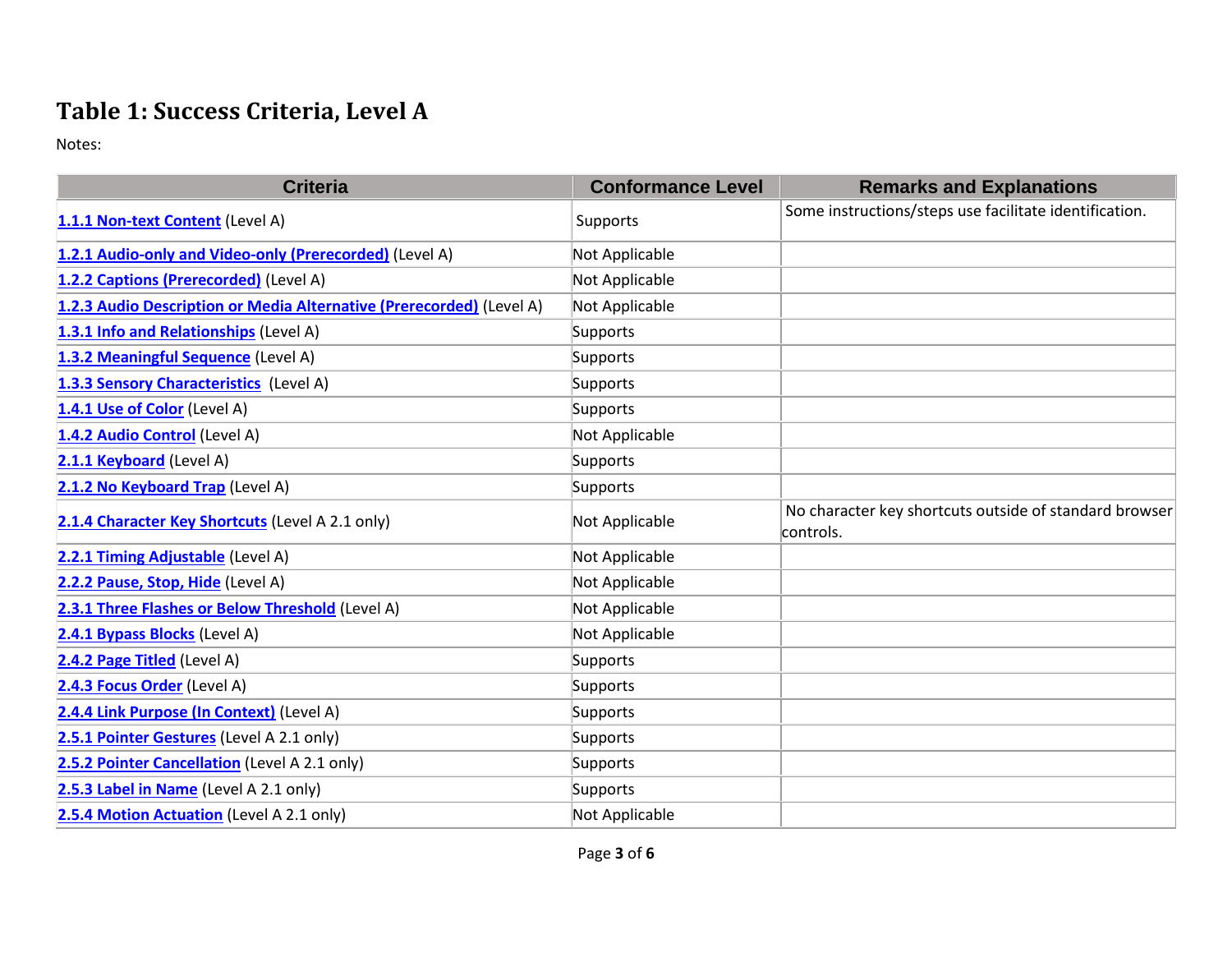| <b>Criteria</b>                               | <b>Conformance Level</b> | <b>Remarks and Explanations</b> |
|-----------------------------------------------|--------------------------|---------------------------------|
| 3.1.1 Language of Page (Level A)              | Supports                 |                                 |
| 3.2.1 On Focus (Level A)                      | Supports                 |                                 |
| 3.2.2 On Input (Level A)                      | Supports                 |                                 |
| <b>3.3.1 Error Identification</b> (Level A)   | Supports                 |                                 |
| <b>3.3.2 Labels or Instructions (Level A)</b> | Supports                 |                                 |
| 4.1.1 Parsing (Level A)                       | Supports                 |                                 |
| 4.1.2 Name, Role, Value (Level A)             | Supports                 |                                 |

### **Table 2: Success Criteria, Level AA**

Notes:

| <b>Criteria</b>                                      | <b>Conformance Level</b> | <b>Remarks and Explanations</b>                                                                                                                                                 |
|------------------------------------------------------|--------------------------|---------------------------------------------------------------------------------------------------------------------------------------------------------------------------------|
| 1.2.4 Captions (Live) (Level AA)                     | Not Applicable           |                                                                                                                                                                                 |
| 1.2.5 Audio Description (Prerecorded) (Level AA)     | Not Applicable           |                                                                                                                                                                                 |
| 1.3.4 Orientation (Level AA 2.1 only)                | Supports                 |                                                                                                                                                                                 |
| 1.3.5 Identify Input Purpose (Level AA 2.1 only)     | Supports                 |                                                                                                                                                                                 |
| 1.4.3 Contrast (Minimum) (Level AA)                  | Supports                 |                                                                                                                                                                                 |
| 1.4.4 Resize text (Level AA)                         | Supports                 |                                                                                                                                                                                 |
| 1.4.5 Images of Text (Level AA)                      | Supports                 |                                                                                                                                                                                 |
| 1.4.10 Reflow (Level AA 2.1 only)                    | Supports                 |                                                                                                                                                                                 |
| 1.4.11 Non-text Contrast (Level AA 2.1 only)         | Supports                 |                                                                                                                                                                                 |
| 1.4.12 Text Spacing (Level AA 2.1 only)              | Partially Support        | Some legacy pages may experience text cut off in<br>certain situations. These pages are in the process of<br>being updated and these cut offs do not impact use of<br>the tool. |
| 1.4.13 Content on Hover or Focus (Level AA 2.1 only) | Supports                 |                                                                                                                                                                                 |
| 2.4.5 Multiple Ways (Level AA)                       | Not Applicable           |                                                                                                                                                                                 |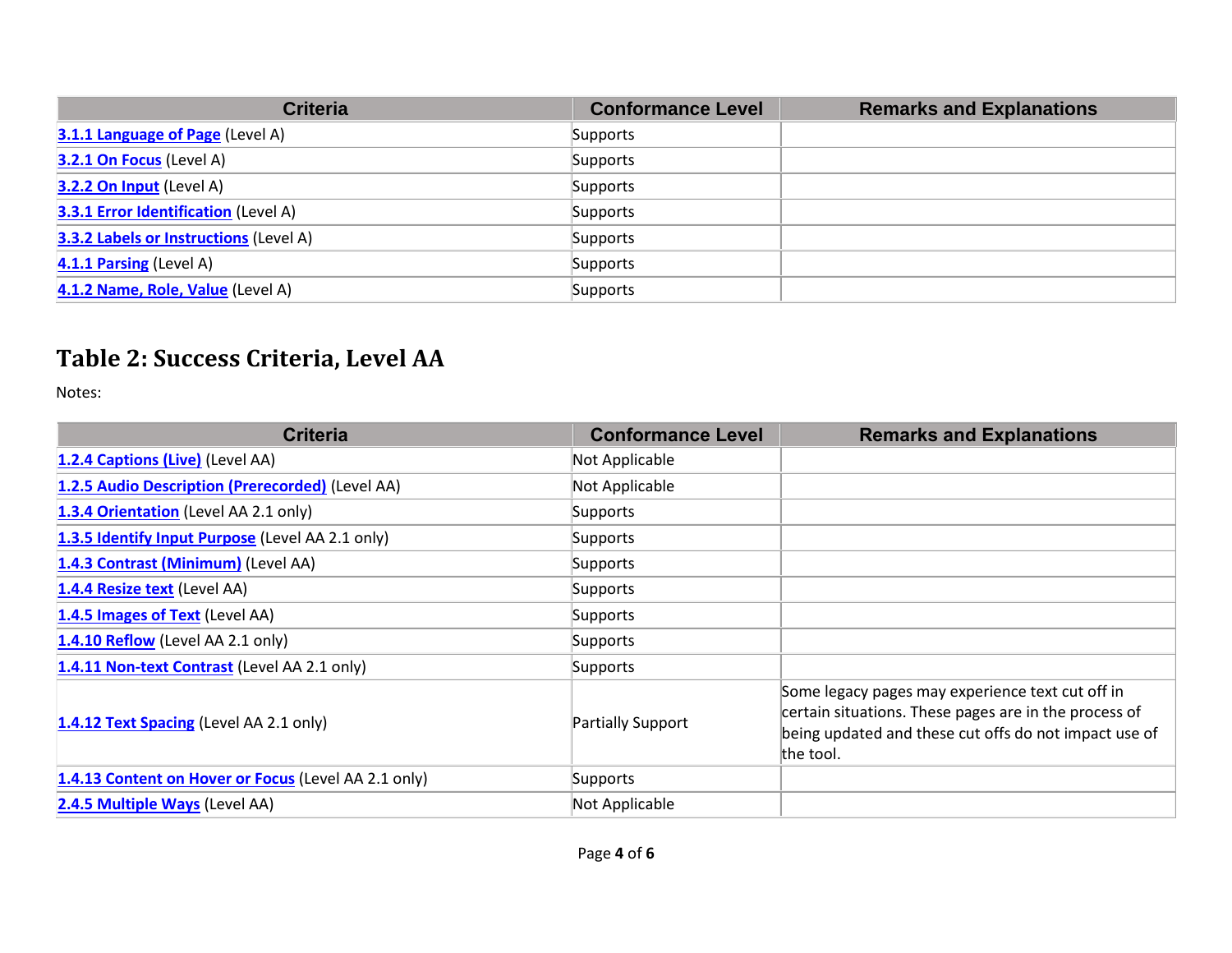| <b>Criteria</b>                                            | <b>Conformance Level</b> | <b>Remarks and Explanations</b> |
|------------------------------------------------------------|--------------------------|---------------------------------|
| 2.4.6 Headings and Labels (Level AA)                       | Supports                 |                                 |
| 2.4.7 Focus Visible (Level AA)                             | Supports                 |                                 |
| 3.1.2 Language of Parts (Level AA)                         | Supports                 |                                 |
| <b>3.2.3 Consistent Navigation (Level AA)</b>              | Supports                 |                                 |
| <b>3.2.4 Consistent Identification (Level AA)</b>          | Supports                 |                                 |
| 3.3.3 Error Suggestion (Level AA)                          | Supports                 |                                 |
| 3.3.4 Error Prevention (Legal, Financial, Data) (Level AA) | Supports                 |                                 |
| 4.1.3 Status Messages (Level AA 2.1 only)                  | Supports                 |                                 |

### **Table 3: Success Criteria, Level AAA**

Notes:

| <b>Criteria</b>                                            | <b>Conformance Level</b> | <b>Remarks and Explanations</b>                                                                                                         |
|------------------------------------------------------------|--------------------------|-----------------------------------------------------------------------------------------------------------------------------------------|
| 1.2.6 Sign Language (Prerecorded) (Level AAA)              | Not Applicable           |                                                                                                                                         |
| 1.2.7 Extended Audio Description (Prerecorded) (Level AAA) | Not Applicable           |                                                                                                                                         |
| 1.2.8 Media Alternative (Prerecorded) (Level AAA)          | Not Applicable           |                                                                                                                                         |
| 1.2.9 Audio-only (Live) (Level AAA)                        | Not Applicable           |                                                                                                                                         |
| 1.3.6 Identify Purpose (Level AAA 2.1 only)                | Partially Supports       | All new design meets this standard. There are minimal<br>legacy pages that are in the process of being updated to<br>meet the standard. |
| 1.4.6 Contrast (Enhanced) (Level AAA)                      | Supports                 |                                                                                                                                         |
| 1.4.7 Low or No Background Audio (Level AAA)               | Supports                 |                                                                                                                                         |
| 1.4.8 Visual Presentation (Level AAA)                      | Partially Supports       |                                                                                                                                         |
| 1.4.9 Images of Text (No Exception) (Level AAA)            | Supports                 |                                                                                                                                         |
| 2.1.3 Keyboard (No Exception) (Level AAA)                  | Supports                 |                                                                                                                                         |
| 2.2.3 No Timing (Level AAA)                                | Supports                 |                                                                                                                                         |
| <b>2.2.4 Interruptions (Level AAA)</b>                     | Not Applicable           | There are no interruptions built into the system.                                                                                       |